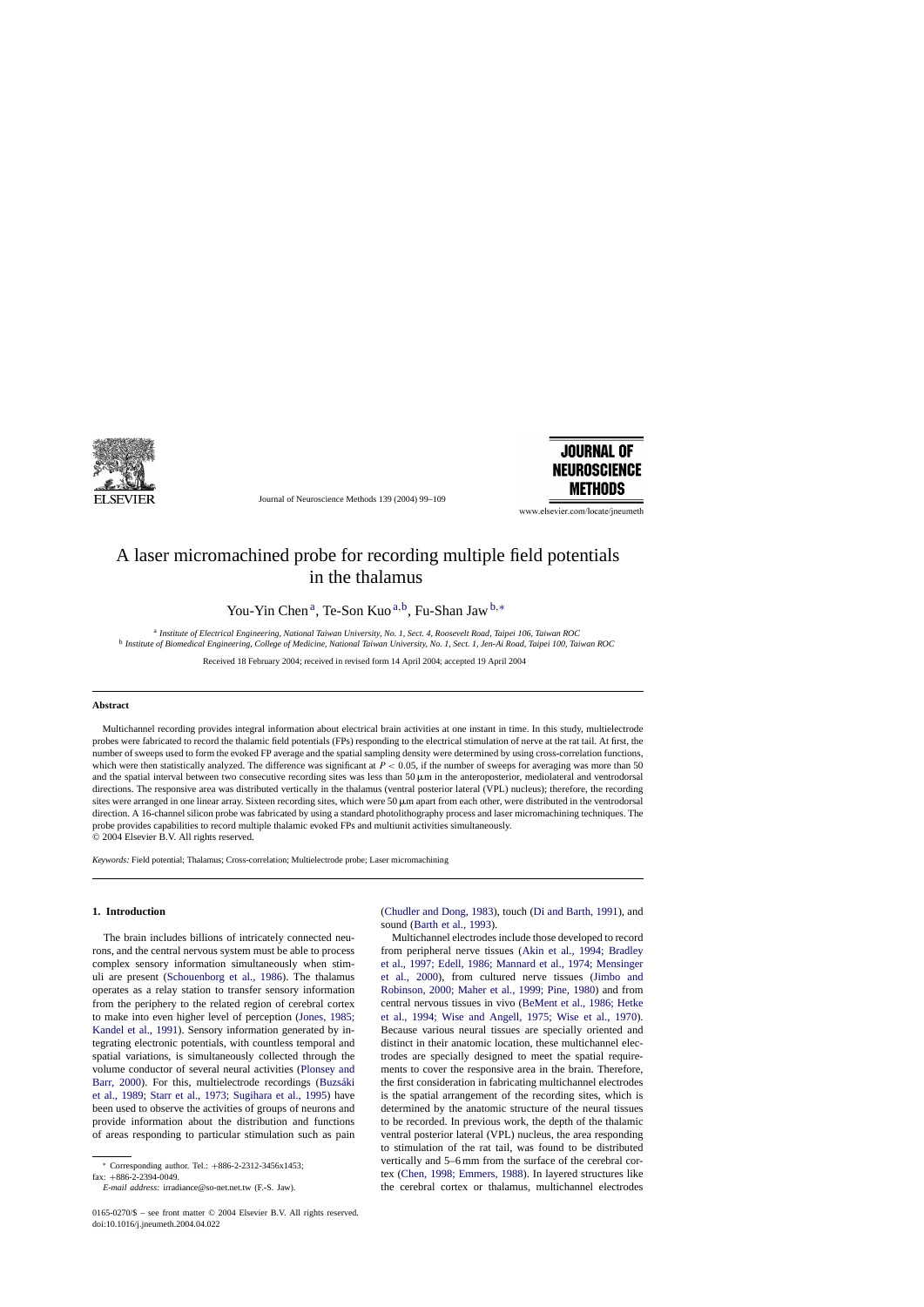<span id="page-1-0"></span>placed perpendicular to the layers at different depths will allow recording sites to be matched to the geometry of the neural circuit more accurately. These can be used to for stereotaxic analysis or for current source density (CSD) analysis.

Spatial resolution is an important aspect for designing multielectrode probes. If the interval between recording sites is too wide, the tiny responsive area may be missed, resulting in distorted or unreliable information [\(Roberts and Scher,](#page-10-0) [1982; Taccardi et al., 1994\)](#page-10-0). If the interval is too narrow, more recording sites are required to cover the entire responsive area. Although additional details of the distribution of neural signals can be obtained, more data are required and signal processing is complicated. Also, more sophisticated fabrication of multichannel electrodes is needed because of the high-integral-density layout. Therefore, objective guidelines for the spatial interval between recording sites are needed for fabricating multielectrode probes. In this study, the cross-correlation function was used to determine an optimal interval between recording sites ([Amzica and Steriade,](#page-9-0) [2000; Contreras et al., 1997; Destexhe et al., 1999;](#page-9-0) [Steriade](#page-10-0) [et al., 1996a, 1996b\).](#page-10-0) If two recording sites are placed some distance apart on a nerve fiber, the cross-correlation function calculated for the two signals recorded from these electrodes will typically show peaks for both positive and negative lags. The fact that the function is sensitive to the direction of lag is important in the context of neural signal analysis [\(Challis](#page-9-0) [and Kitney, 1990\).](#page-9-0)

Signal averaging is commonly applied to increase the signal-to-noise ratio (SNR) of evoked field potentials (FPs) ([Rompelman and Ros, 1986\)](#page-10-0). For a reasonable number of sweeps in the average, the average evoked potential (AEP) is a more accurate reflection of the true evoked potential ([Turetsky et al., 1988](#page-10-0)). Therefore, we can measure the reliability of the AEP by computing the cross-correlation between two AEPs with the same sweeps [\(Mocks et al.,](#page-10-0) [1984; Turetsky et al., 1988](#page-10-0)). In the current research, the cross-correlation function is used to estimate the minimum number of sweeps needed to average FPs; such correlations are considered statistically significant at a confidence level of 95%.

Among the micromachined silicon probes provided by the University of Michigan, NIH NCRR Center for Neural Communication Technology (CNCT), type *5mm50* possesses the longest shaft with a length of 5 mm, which is unfortunately unable to reach most of the thalamus. Therefore, we applied micromachining technology to fabricate a probe suitable for mapping the evoked thalamic potential contour. The following factors were considered: (1) the shape of the electrode, which depends on the recording site (i.e. anatomic arrangement of neurons to be recorded); (2) the recording range; (3) the recording interval (i.e. distance between electrodes); and (4) the electrode material. The main task was to set the spatial interval between each pair of recording sites and to determine the number of sites needed to cover the entire responsive area.

## **2. Materials and methods**

#### *2.1. Animal preparation*

The study was approved by the Committee of Animal Experimentation at the National Taiwan University. Twenty-five adult male Wistar rats weighing 350–450 g (Animal Center of the National Taiwan University Hospital) were anesthetized with ketamine (50 mg/kg i.p.). The trachea, femoral artery and vein were cannulated to maintain anesthesia with the continuous delivery of low-dose ketamine (15 mg/mL, 1 mL/h i.v.) through an infusion pump. The rectal temperature of rats was maintained at  $38^{\circ}$ C during the surgical procedure with the use of a heat blanket and a homeothermic blanket control unit (Model 734, Harvard Apparatus Inc., USA). The animals were placed on a stereotaxic apparatus (Model 900, David Kopf, USA) to enable microscopic dissection. The exposed brain was covered with warm liquid paraffin  $(34\degree C)$  in oil pools formed by the cut skin. The rats were maintained under physiologic conditions (mean blood pressure >90 mmHg, end tidal  $CO<sub>2</sub>$  concentration of 3–4.5%).

## *2.2. Stimuli and recording*

A microelectrode was mounted on a tri-axis manipulator (Model 1460, David Kopf) with  $10$ - $\mu$ m resolution along each axis, positioned over the exposed brain, and inserted into the responsive area (thalamic VPL nucleus). Stainless steel needles were inserted into the left side of the tail between the  $S_2$  and  $S_3$  segments, and a pulse of  $5-10$  V with a  $100 \mu s$  duration was delivered at 1 Hz (Digitimer DS2 and Axon isolator 11; Digitimer Ltd, UK). An audio monitor (AM8, Grass Instruments, USA) and an oscilloscope (TDS 420A, Tetronix, USA) were used to locate the thalamic area responding to electrical stimulation. Thalamic FPs were recorded, amplified with a gain of 2500, filtered through a pass-band from 0.01 to 300 Hz (five-pole Butterworth filter), simultaneously, and digitized at 3000 Hz by using a 12-bit analog-to-digital (AD) conversion card (PCI-MIO-16E-4, National Instruments, USA) sequentially. The 16 signals were multiplexed at the channel switching rate of 500 kHz. Multiunit activities (MUAs) also were recorded, amplified with a gain of 5000, filtered (three-pole Bessel filter) through a pass-band from 100 to 5000 Hz, and digitally sampled at 50 000 Hz by using an AD converter card (PCI-MIO-16E-4, National Instruments). Data were analyzed offline by using MATLAB (MATLAB R12, Mathworks Inc., USA) to evaluate the evoked responses induced by electrical stimuli.

## *2.3. Determination of the neural recording criteria*

Two important recording parameters were determined before the multielectrode probe was fabricated. The first was the number of sweeps (*N*) evoked FPs per site; we could increase the SNR by averaging successive FPs evoked with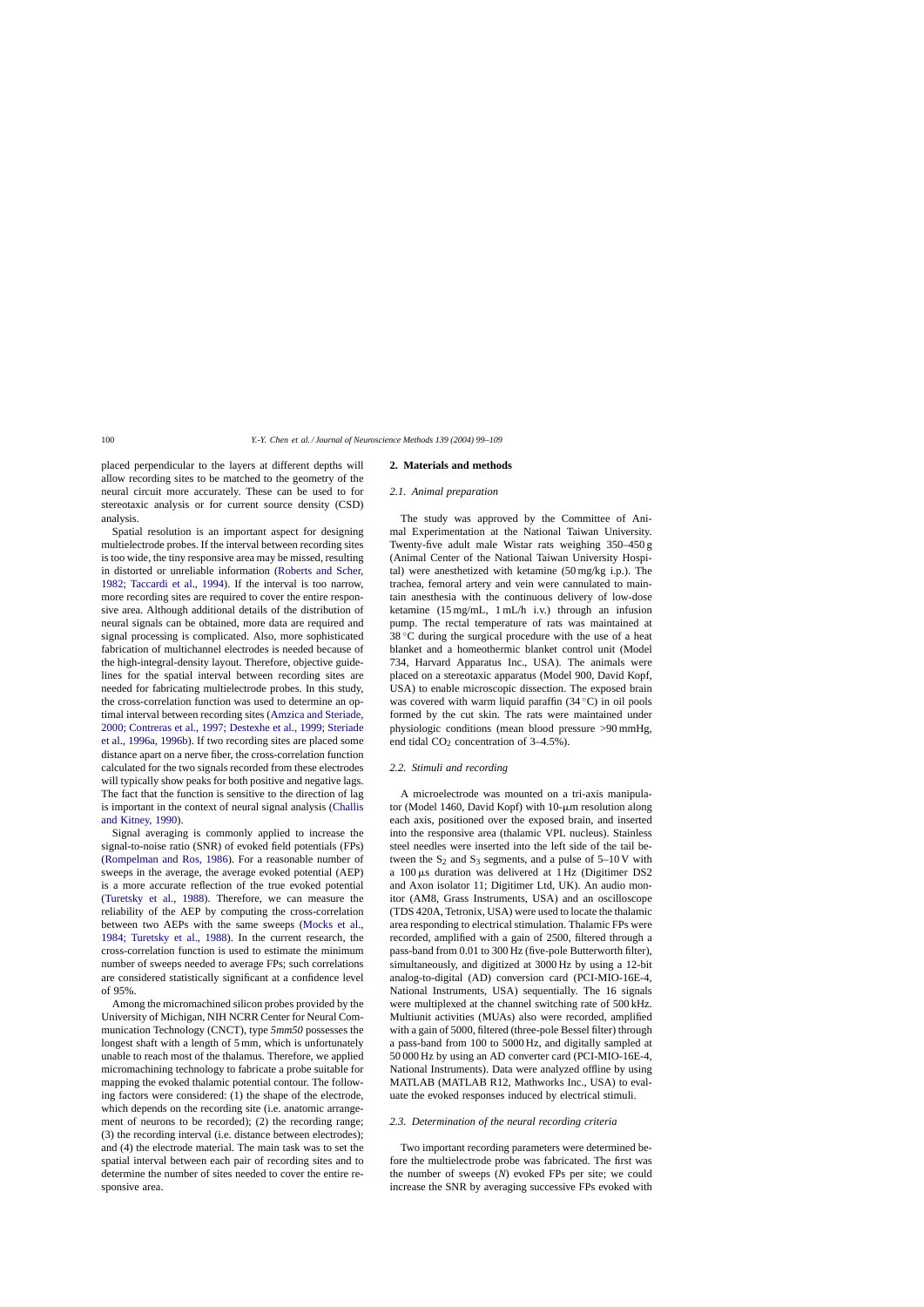<span id="page-2-0"></span>the electrical stimuli. The second was the spatial interval (*D*) between two adjacent recording sites. Parameters were identified on the basis of the cross-correlation function, which shows more sensitivity to differences in the pattern and time lags than the amplitude of the signals. The values of cross-correlation functions were expressed as the mean  $\pm$ S.D. Student's paired *t*-test was used to evaluate differences in correlation. A value of  $P < 0.05$  was considered to indicate a statistically significant difference.

Ten male Wistar rats were used to determine *N* and *D* in the electrophysiologic experiment as described in [Sections](#page-1-0) [2.1 and 2.2.](#page-1-0) Evoked FPs were recorded with glass micropipettes filled with  $3 M$  NaCl solution (3–5 M $\Omega$ ), and the recordings were amplified and digitized for storage and analysis. To determine a reasonable number of sweeps (*N*), a total of 2*N* repetitions of electrical stimulations were applied to the rat tail with a frequency of 1 Hz. The data were digitized at a fixed rate (a time interval of 1/3000th of a second). A total of *M* data points (in this study,  $M = 512$ ) were recorded for each sweep. The data corresponding to the first *N* sweeps were denoted as follows:  $X_n[t_m]$ , where  $n = 1 - N$  and  $m = 1 - M$ . These were the reference data. The data corresponding to the remaining *N* sweeps were denoted as follows:  $Y_n[t_m]$ . Then, the cross-correlation ( $\rho$ ) associated with the number of sweeps *N* was calculated as shown [\(Challis and Kitney, 1990\)](#page-9-0)

$$
\bar{X}_{t_m} = \frac{1}{N} \sum_{n=1}^{N} X_n [t_m], \qquad \bar{Y}_{t_m} = \frac{1}{N} \sum_{n=1}^{N} Y_n [t_m],
$$
\n
$$
\bar{X} = \frac{1}{M} \sum_{m=1}^{M} \bar{X}_{t_m}, \qquad \bar{Y} = \frac{1}{M} \sum_{m=1}^{M} \bar{Y}_{t_m},
$$

 $\rho =$ 

$$
\frac{(1/(N-1))\sum_{m=1}^{M}(\bar{X}_{t_m}-\bar{X})(\bar{Y}_{t_m}-\bar{Y})}{\sqrt{(1/(N-1))\sum_{m=1}^{M}(\bar{X}_{t_m}-\bar{X})^2(1/(N-1))\sum_{m=1}^{M}(\bar{Y}_{t_m}-\bar{Y})^2}}
$$

where  $X_n[t_m]$  and  $Y_n[t_m]$  are evoked FPs at time  $t_m$  and sweep *n*.  $\bar{X}_{t_m}$ ,  $\bar{Y}_{t_m}$ ,  $\bar{X}$ , and  $\bar{Y}$  are the means of  $X_n[t_m]$ ,  $Y_n[t_m]$ ,  $\bar{X}_{t_m}$ , and  $\bar{Y}_{t_m}$ , respectively.

Fig. 1A presents three pairs of evoked responses with different averaging numbers. The fastest component responding to the electrical stimulation of the rat tail was observed at around 22 ms. The resulting waveforms indicated that more sweeps averaged over the evoked FPs corresponded to a higher  $\rho$ . Consistent with statistical convention, 50 sweeps was determined for the average FP at each recording site with a mean correlation coefficient of  $0.98 \pm 0.01$  ( $n = 10$ ;  $P < 0.05$ ) (Fig. 1B).

Time relations between two adjacent sites were revealed by the cross-correlation function, which provides information about the degree of resemblance and phase sign as well as the time-lags separating two evoked FPs. Therefore, parameters  $X_n[t_m]$  and  $Y_n[t_m]$  in the equations just described

 $0.9$  $0.8$  $0.7$ ML AP VD  $0.5$  $0.4$  $0.3$  $0.2$ 100 10 20 30 40 50 60 70 80 90 D Fig. 1. Effects of number averaging of evoked FPs and the interelectrode distance between two consecutive recording sites on  $\rho$ . (A) Plot shows the averaged evoked FPs after different numbers of averages. The upper two waveforms show typical FPs with a single sweep  $(n = 1)$ . Variation (background noise) among FPs is relatively large compared with that of the lower waveforms, which used more trials to average signals. The fastest component was observed at around 22 ms (dashed line). (B) Plot shows the relationship between mean correlation coefficient  $\rho$  and the number of sweeps for averaging evoked FPs. (C) Effects of interelectrode distances on mean correlation coefficient  $\rho$  along each axis: ML, AP, and VD.

 $N = 1, p = 0.6673$  $0 = 0.923$ -25  $N = 50$ ,  $\rho = 0.9876$  $|0.1<sub>m</sub> \vee$  $\overline{20}$  $40$ 60 80 140 160 180 100 120 200  $(A)$ Time (ms) 1.00 0.95 ρ  $0.90$ 0.85  $10$ 80 90 100 20 30 40 50 60 70  $(B)$  $\overline{M}$  $1.0$  $\rho_{_{0.6}}$  $(C)$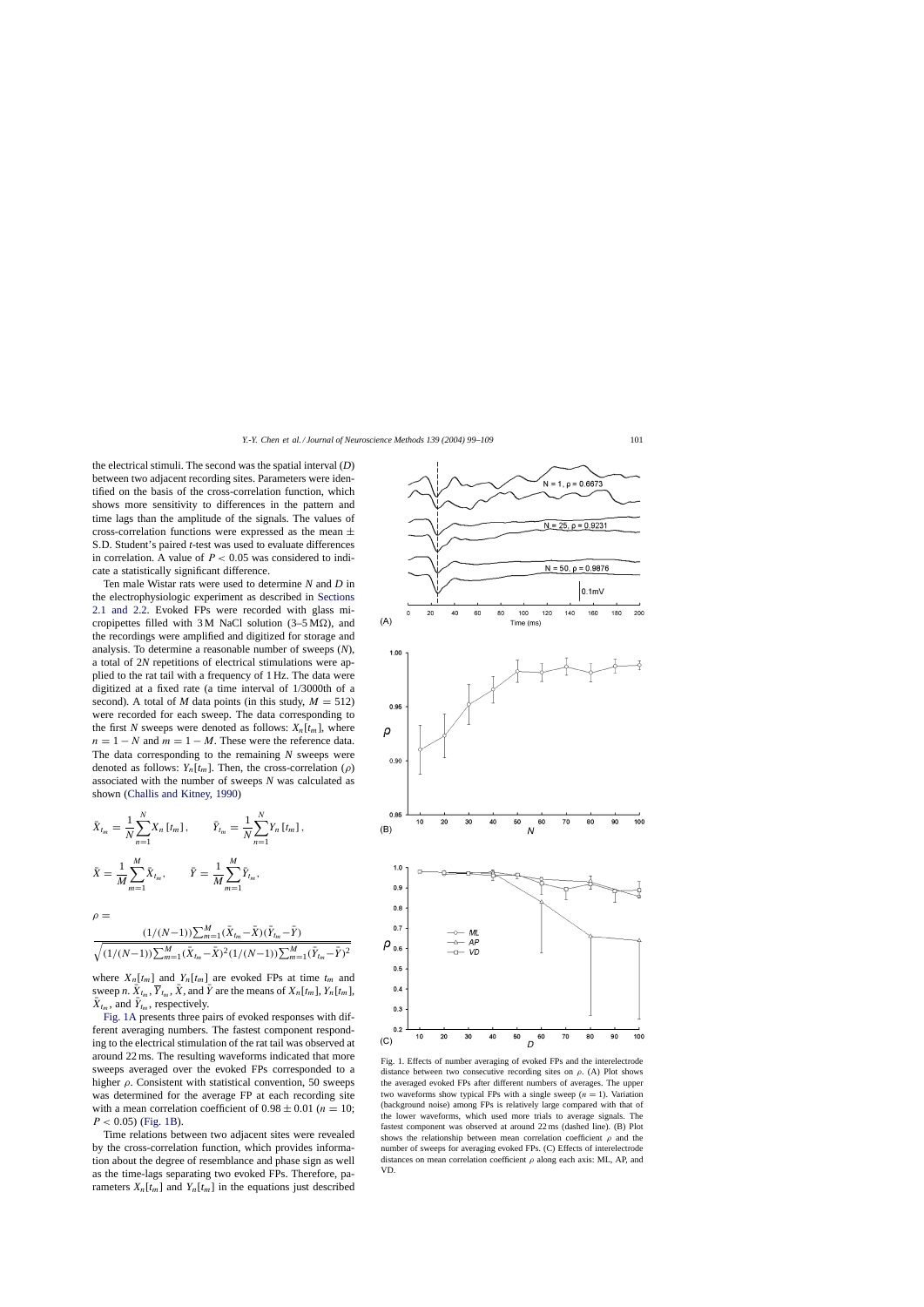<span id="page-3-0"></span>represented the measured data corresponding to two adjacent recording sites. The number of sweeps (*N*) was set to 50. Spatial interval of sampling was verified in the mediolateral (ML), anteroposterior (AP), and ventrodorsal (VD) directions ([Paxinos and Watson, 1986\)](#page-10-0). The mean correlation coefficients were  $0.98 \pm 0.01$  ( $n = 10$ ;  $P < 0.001$ ) at 60  $\mu$ m, 0.96  $\pm$  0.04 ( $n = 10$ ;  $P < 0.05$ ) at 50  $\mu$ m, and  $0.97 \pm 0.01$  ( $n = 10$ ;  $P < 0.001$ ) at 50  $\mu$ m for the ML, AP, and VD directions, respectively [\(Fig. 1C\).](#page-2-0)

#### *2.4. Estimations of SNR*

N

The AEP still includes some spontaneous activity "noise", which has no time-locked relationship to the stimulus, though noise is diminished by averaging evoked potentials to enhance the SNR. Therefore, if  $X_n[t_m]$  is the evoked FP described in [Section 2.3,](#page-1-0) unbiased estimates of noise power  $(\sigma_N^2)$ , signal power  $(\sigma_S^2)$ , and SNR can be calculated as follows ([Mocks et al., 1984; Turetsky et al., 1988\):](#page-10-0)

$$
\bar{X}_{t_m} = \frac{1}{N} \sum_{n=1}^{N} X_n[t_m],
$$
  

$$
\sigma_N^2 = \frac{1}{M(N-1)} \sum_{n=1}^{N} \left( \sum_{m=1}^{M} (X_n[t_m] - \bar{X}_{t_m})^2 \right),
$$

$$
\sigma_S^2 = \frac{1}{M} \sum_{m=1}^M \bar{X}_{t_m}^2 - \frac{1}{N} \sigma_N^2,
$$
  
SNR = 
$$
\frac{\sigma_S^2}{\sigma_N^2}
$$

where  $\sigma_N^2$  is the power of background activities and measurement error, and  $\sigma_S^2$  is the power of the true signal of the AEPs.

## *2.5. Fabricating the multielectrode probe*

The main design elements of the probe were as follows (Fig. 2A): (a) fine, needle-like shafts were designed to penetrate the neural tissue with the least damage. (b) For acute implantation, platinum conductors  $(15 \mu m \times 15 \mu m$  per site) were placed over the outermost section of the shafts to serve as microelectrode contacts to detect the neural signals. The optimal interval between adjacent recording sites was set to  $50 \mu m$  that appeared to provide adequate spatial interval of sampling in the thalamic VPL. (c) Contact pads for external electrical interconnection used wire bonding via a PC board. AutoCAD (AutoCAD 2002, Autodesk Inc., USA) was used to layout more than 30 multielectrode probe patterns onto the masks (Fig. 2B). [Table 1](#page-4-0) lists the probe specifications.

The multielectrode probes were fabricated on a silicon substrate (4 in., 100 oriented, P type) by using three



Fig. 2. (A) Schematic view of the multielectrode probe structure (not to scale). (B) AutoCAD layout shows that the probe has integrated connector pads, a long shaft and recording sites. The tip of the probe was designed with a 30◦ taper angle.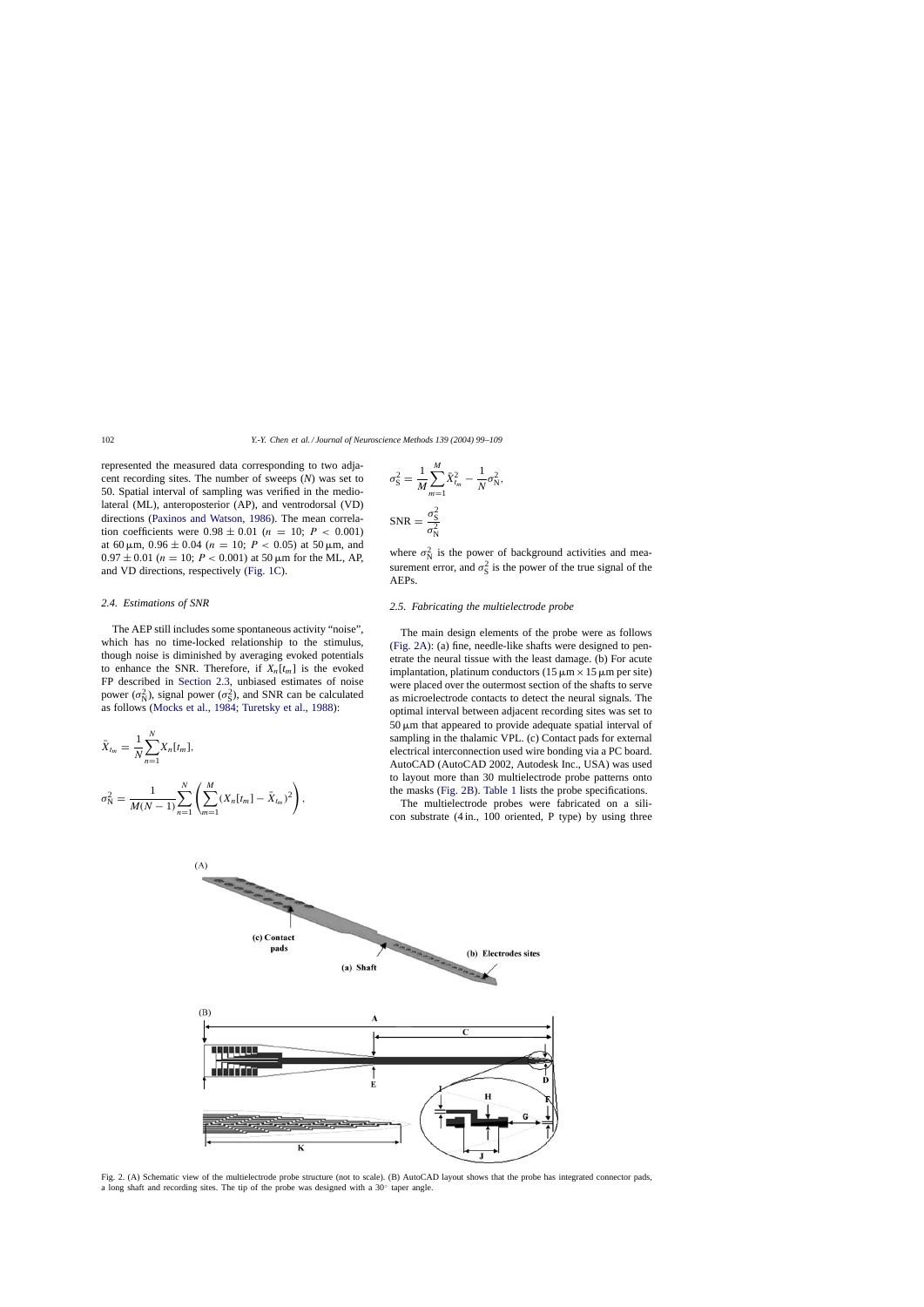<span id="page-4-0"></span>Table 1 Specifications of the multielectrode probe

| Dimension                           | Value  |
|-------------------------------------|--------|
| Number of sites                     | 16     |
| Site area $(\mu m^2)$               | 225    |
| Probe length $(A)$ (mm)             | 11.85  |
| Probe width $(B)$ (mm)              |        |
| Shaft length $(C)$ (mm)             | 6      |
| Shaft width $(D, E)$ ( $\mu$ m)     | 40 220 |
| Tip width $(F)$ ( $\mu$ m)          | 3      |
| Distance $(G)$ ( $\mu$ m)           | 50     |
| Wire width $(H)$ ( $\mu$ m)         | 10     |
| Wire width $(I)$ ( $\mu$ m)         | 5      |
| Electrode distance $(J)$ ( $\mu$ m) | 50     |
| Recording length $(K)$ ( $\mu$ m)   | 974    |

*Note*: The letters in parentheses correspond to the letters shown in [Fig. 2B.](#page-3-0)

photomasks. The probe fabrication process proceeded in five phases ([Fig. 3\).](#page-5-0) The first mask generated the shape of the probe, including its length and the angle of its tip. The second formed the patterns of the recording sites, contact pads, and interconnect traces. The third determined the patterns of the recording sites and the contact pads. Two layers (1500 Å silicon nitride at  $800^{\circ}$ C and 5000 Å polysilicon at  $620^{\circ}$ C) were initially deposited onto the wafer by using a low-pressure, chemical-vapor deposition (LPCVD) reactor  $(SRC, NCTU, Taiwan; Fig. 3A)$ . POCl<sub>3</sub> doping was performed by using an oxidation and diffusion furnace (No. 55667, LINDBERG, USA) with annealing (4 h) to reduce the resistance of the polysilicon. Sheet resistance, as assessed by using four-point probe measuring system (RT-7, Napson, Japan), was as low as  $10-11 \Omega / \blacksquare$ .

When the photoresistor (FH-6400, FUJIFILM Arch, Japan) was spun on the wafer, the second mask was aligned and exposed. The polysilicon reactive ion etching (poly-RIE) system (RIE-10N, SAMCO, Japan) was used to etch the 5000 Å of polysilicon to create the structural elements, recording sites, interconnect traces, and contact pads [\(Fig. 3B\).](#page-5-0) Silicon nitride (3000 Å) was deposited as a protective layer by using a plasma-enhanced chemical vapor deposition (PECVD) system (BR-2000LL, NARC, Taiwan). Another photoresistor (FH-6400L, FUJIFILM Arch) was spun on the wafer, and the third mask was aligned and exposed. Windows (3000 Å) were opened to the polysilicon layer by using dielectric RIE (RIE200L, SAMCO) to form the recording sites and contact pads [\(Fig. 3C\).](#page-5-0) A photoresistor (AZ-P6112, Clariant, Japan) was spun on the wafer, and the third mask was aligned and exposed again. Titanium/platinum (2000 Å/2000 Å) metallization layers were evaporated with the dual E-Gun evaporation system (EBX-10C, ULVAC, Japan). Then, the lift-off process was applied to determine the recording sites and contact pads ([Fig. 3D\).](#page-5-0) The 6- $\mu$ m-thick photoresistor (AZ-P6420, Clariant, Japan) was spun on the wafer, and the first mask was aligned and exposed to outline the appropriate shape. Etching was performed to a depth of  $10 \mu m$  by using a dielectric RIE (RIE200L, SAMCO) [\(Fig. 3E\).](#page-5-0)

The last stage of the fabrication is to shape the multielectrode probe into a long with a thin shaft and needle-like tip. Laser machining technology can be used conveniently to cut through the materials and thus generate slots of various shapes, including rectangular, round, hexagonal, and other shapes.

A YAG laser (SC150, Trend Laser Tech, Taiwan) was used to shape the shaft. The laser system generated low power  $(65 W)$  with a 1.064-µm wavelength to ablate the probes from the wafer. With a focusing length of 60 mm, the spot of the laser beam had a diameter of  $75 \mu m$  (rms), yielding a high power density, a narrow line and a high micro-marking capacity for ablating the probes from the edges cut by the laser. A gas jet exerts a mechanical force that ejects the melt from the cut zone, which it cools by forced convection, to remove the melt caused by laser cutting. Inefficient removal of the molten layer can degrade the cut surface ([Chen et al.,](#page-9-0) [2000\).](#page-9-0)

After the probes were ablated from the wafer, they were mounted on PC boards with Au wire bonding (No. 242627B, West Bond, USA). The probe base and wire bonds were smeared with waterproofing glue (Hot Melt 3748V0, 3M, USA).

## **3. Results**

## *3.1. Number of evoked FPs to be averaged and spatial interval*

The cross-correlation function was used to determine the number of sweeps in averaging FPs. The value of  $\rho$  increased rapidly with *N*, when *N* was less than 50;  $\rho$  exhibited no significant improvement when *N* exceeded 50 [\(Fig. 1B\).](#page-2-0) To achieve reliable evoked FP waveforms, the minimum number of sweeps *N*min was set to be 50, which resulted in a mean correlation coefficient of  $0.98 \pm 0.01$  ( $n = 10$ ;  $P < 0.05$ ).

The correlation function was also used to determine the sampling distance *D*. [Fig. 1C](#page-2-0) shows that the mean correlation coefficient diminished with increasing interelectrode spacing, especially in the AP direction. The mean correlation coefficient was of  $0.96 \pm 0.04$  ( $n = 10$ ;  $P < 0.05$ ) when sampling distance in the AP direction was  $50 \mu m$ . However, the mean of  $\rho$  was decreased to a value of  $0.64 \pm 0.39$  ( $n =$ 10;  $P > 0.05$ ) when *D* was 100  $\mu$ m. The rapid decrease in  $\rho$  along the AP axis might have been due to its coincidence with the pathway of the medial lemniscus. Hence, a small displacement in this direction might have caused a large variation in the evoked FPs recorded. The maximum spatial interval  $D_{\text{max}}$  along each axis was set to 50  $\mu$ m to prevent spatial aliasing errors.

# *3.2. Electrical characteristics of the laboratory-designed probe*

[Fig. 4A and B](#page-5-0) displays micrographs of the first prototype of the laboratory-designed probe. [Fig. 4A](#page-5-0) shows melt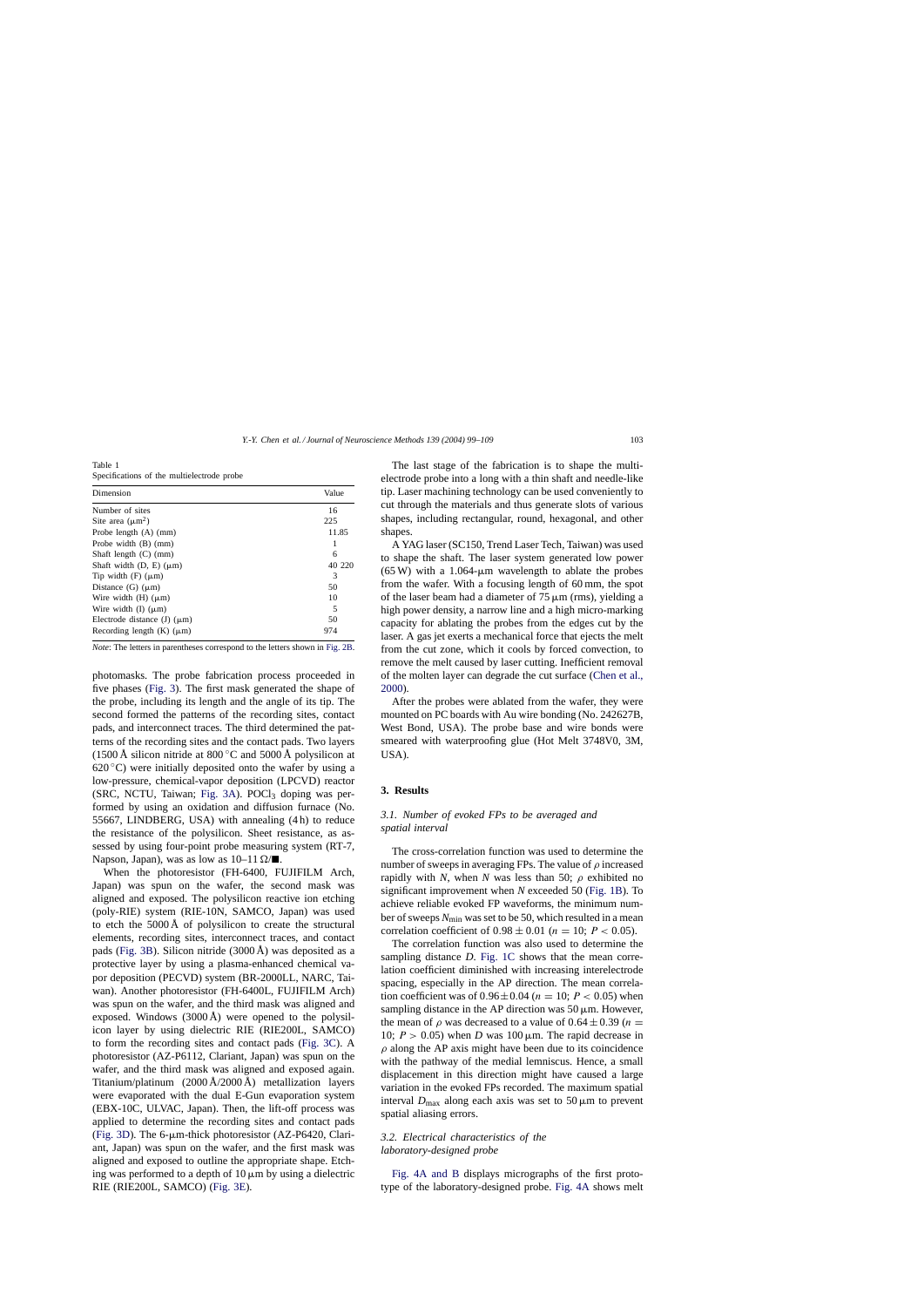<span id="page-5-0"></span>

Fig. 3. Diagram illustrates fabrication of the multielectrode probe (not to scale). (A) Deposition of two layers:  $Si<sub>3</sub>N<sub>4</sub>$ , and polysilicon. (B) RIE-etching of the polysilicon layer. (C) Nitride deposition and RIE etching to form the electrode and pad holes. (D) Metallization (platinum/titanium) deposition and lift off. (E) Shape of the probe is etched by using RIE.



Fig. 4. Detailed view of the multielectrode probe. (A) The pitch of the recording sites is  $50 \mu m$ . The surface of the recording sites is evaporated with platinum (silver squares), and the interconnect traces are structured with polysilicon (pink lines). The melt articles are marked with yellow circles. The residual space, which consisted of oxide and melt, are located around the edge of the probe after laser cutting (arrows). (B) The melt particles are removed by using SPM, and one microprobe was touched the recording site to measure the resistance between the recording electrode and the contact pad.

deposited around the shaft. This oxide was formed by the interaction of the laser and the silicon nitride at high temperature on the surface of the probe during cutting. Because melt particles on the surface could have compromised signal recording, they were wiped off by wet cleaning (SPM,  $H_2SO_4/H_2O_2$ , 80 °C) after the probe were ablated from the wafer (Fig. 4B).

Bench-top measuring setups were used to confirm the electrical functionality of the laboratory-designed probe. A dc probe station (BD-8, Everybing, Taiwan) was used to measure the resistance of the 16 groups of recording electrode-contact pads. Test results indicated the resistance of each group is  $27.93 \pm 0.42 \text{ k}\Omega$  ( $n = 16$ ). Impedance spectroscopy (LCR821, Instek, Taiwan) was also used to examine the probes which were placed in physiologic saline solution (0.9% NaCl) at room temperature in vitro. The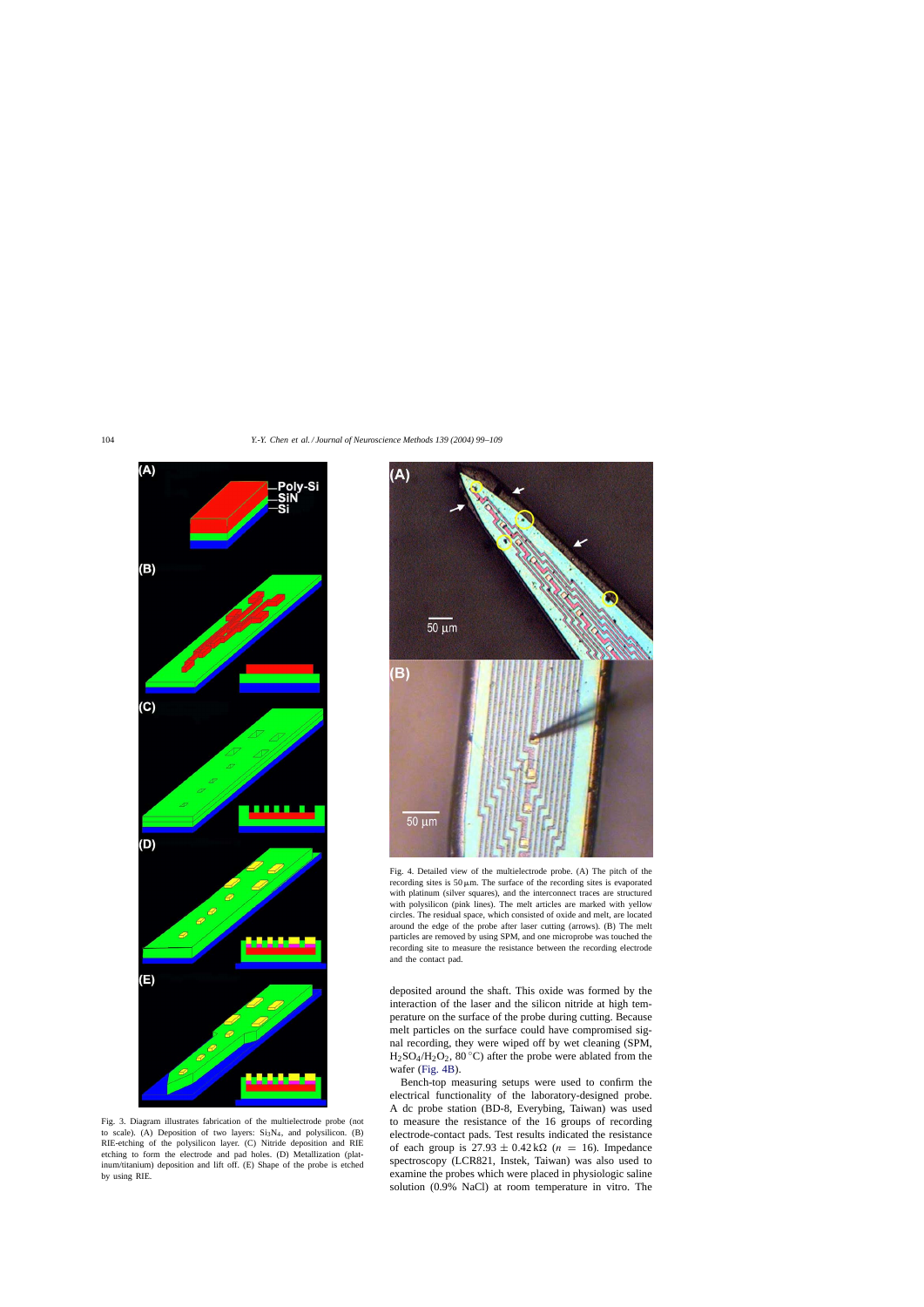

Fig. 5. Impedance spectroscopy of the multielectrode probe shows the impedance spectrum (black line) and the phase spectrum (red line).

impedance of shafts with 16 electrodes was measured with a sinusoidal voltage source (100 mV, 50 nA, and  $10-10^5$  Hz) with respect to a large reference electrode (silver wire). Fig. 5 shows typical impedance spectrographs. The magnitude of impedance decreased as the frequency of the ac signal increased. The impedance was approximately  $100 \text{ M}\Omega$  with phase  $-66°$  when the frequency was 10 Hz, whereas the impedance decreased to  $0.72 \text{ M}\Omega$  with phase −40◦ when frequency was increased to 1000 Hz.

# *3.3. Comparison with the performance of various electrodes in vitro and in vivo testing*

We also measured the impedance of a CNCT probe (type  $5mm50$ , 177  $\mu$ m<sup>2</sup> per electrode), a quartz-platinum/tungsten microelectrode (outer shaft diameter of  $100 \mu m$ ; Thomas Recordings, Germany), and a glass micropipette (tip diameter 15  $\mu$ m, AM System, USA) in vitro at the test signal frequency of 1000 Hz (sine wave). Impedance spectroscopy was performed as before. Impedances of the CNCT probe, quartz-platinum/tungsten microelectrode and glass micropipette were  $1.82 \text{ M}\Omega$  (phase,  $-82^\circ$ ),  $0.25 \text{ M}\Omega$  (phase,  $-15°$ ), and 2.1 M $\Omega$  (phase,  $-54°$ ), respectively.

To estimate SNRs of thalamic FPs recorded by using a CNCT probe, a laboratory-designed probe, a platinum/tungsten microelectrode, and a glass micropipette was used to evaluate the changes in the SNRs of AEPs with respect to various number of sweeps (a novel method described in [Section 2.4\).](#page-3-0) The duration of evoked FPs recorded by the four types of electrodes was about 150 ms. [Fig. 6](#page-7-0) shows the SNRs, which are represented by  $10 \log(\sigma_S^2/\sigma_N^2)$ , were plotted against the number of sweeps. SNR increased when the number of sweeps in averaging increased. The value of the SNR increases slowly when the number of sweeps is more than 60. A larger recording site generally yields a higher SNR.

Comparisons of the impedance (from in vitro testing) and SNRs (from in vivo testing) associated with different electrodes indicted that the laboratory-designed probe performed better than the CNCT probe and the glass micropipette and only slightly worse than the platinum/tungsten microelectrode.

#### *3.4. Neural recording*

The laboratory-designed probe was used to record thalamic evoked responses. Ten male rats underwent the electrophysiologic procedures, as described before. A probe assembly was mounted on the manipulator, positioned over the exposed brain and inserted into the area of the thalamus that responds to electrical stimulation of the  $S_2-S_3$  segments of the rat tail. The signal at the deepest electrode on the shaft that was monitored during insertion by using the oscilloscope and audio system.

The neural recording demonstrated that the laboratorydesigned probe could record evoked responses in the thalamic VPL nucleus. [Fig. 7](#page-7-0) shows MUAs and evoked FPs (average of 50 sweeps) in rat 3. MUAs and evoked FPs were closely related, with units discharging with high preference during FP negativity.

By using the laboratory-designed probe to record evoked FPs in response to stimuli, the locations of the neural generators could be identified precisely with CSDs calculated with the Poisson equation ([Mitzdorf, 1985; Nicholson and](#page-10-0) [Freeman, 1975; Townsend et al., 2002\).](#page-10-0) [Fig. 8A](#page-8-0) shows that the recording sites in relation to the different thalamic layers were identified in the coronal section  $(100 \,\mu m)$  thick, Nissl substance) stained with cresyl violet. [Fig. 8B](#page-8-0) shows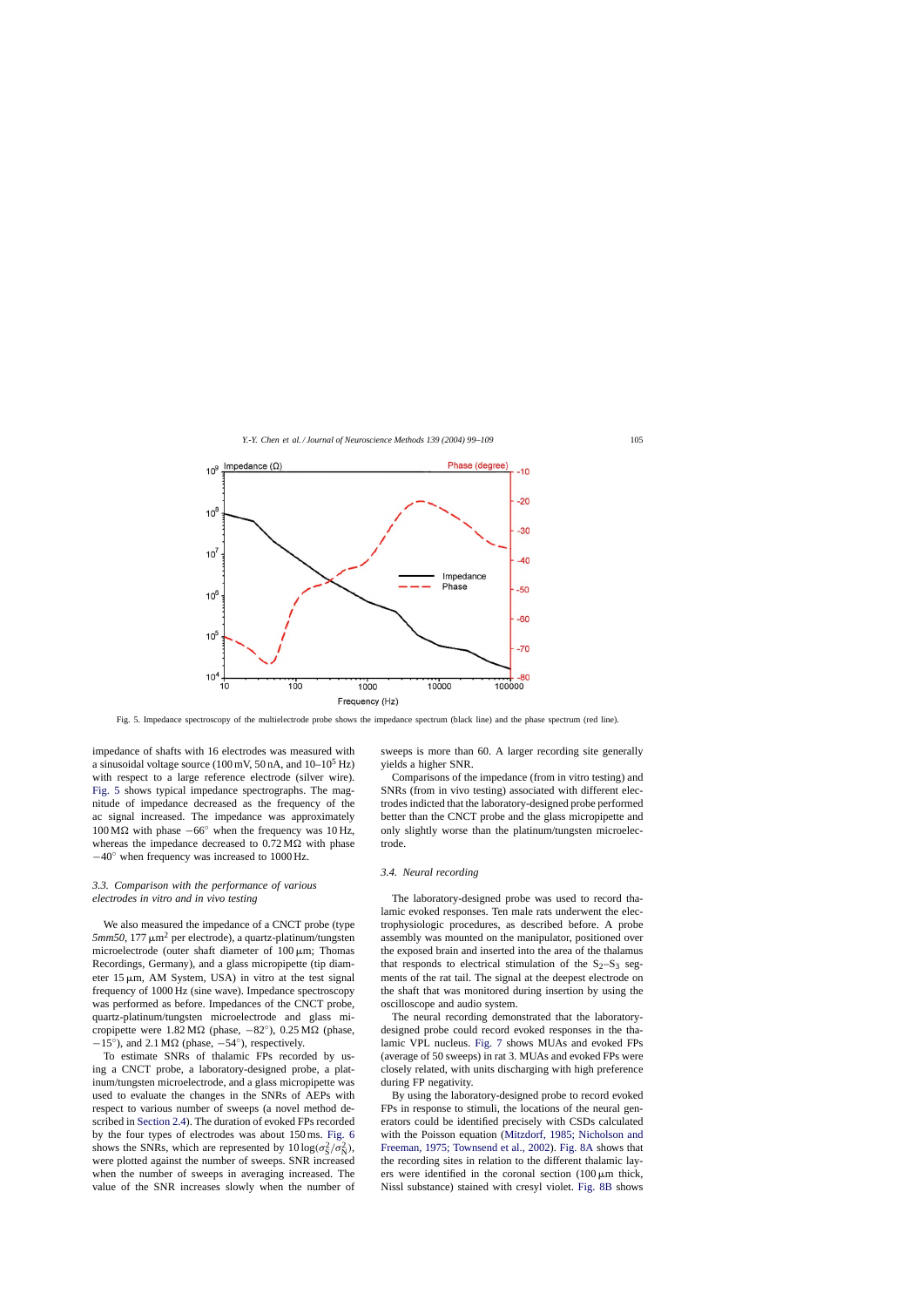<span id="page-7-0"></span>

Fig. 6. SNR of evoked FPs recorded from four types of electrodes plotted against various sweeps to average evoked FPs  $(n = 5)$ . As the number of sweeps increases, the SNR corresponding to different electrodes also increases. The SNR curve approaches the plateau when the number of sweep is more than 60 and the level of SNR plateaus is higher by the increase of the electrode surface.

the evoked FPs recorded simultaneously from 16 electrodes distributed with a 50  $\mu$ m pitch. The earliest components of average evoked FPs arrived at 25 ms after stimulation, and the maximum negative FPs were in the thalamic VPL, which was at a depth of  $5950-6000 \,\mu m$  from the cortical surface. [Fig. 8C](#page-8-0) shows the one-dimensional CSDs, which yielded spatial profiles of extracellular current sinks and sources along the axis of the electrode array. The recording area was small; therefore, tissue conductivity was assumed to be homogeneous across various depths [\(Ahrens and Freeman,](#page-9-0) [2001; Townsend et al., 2002\),](#page-9-0) especially in the VPL nucleus ([Chen, 1998; Emmers, 1988\)](#page-9-0). CSD analysis revealed that the earliest sinks in VPL, sinks 2 and 4, were at depths of



Fig. 7. Representative examples show that MUAs (upper waveform) and evoked FPs (lower waveform) were recorded from the laboratory-designed probe. Evoked FPs and MUAs were highly correlated.

5750 and  $6000 \,\mu m$  from the cortical surface, respectively; these arrived at 25 ms after stimulation. Shortly after 15 ms, sink 3 shifted toward the upper layer of the VPL at 5950  $\mu$ m from the cortical surface. One later sink in the posterior thalamus, sink 1, was  $5600 \,\mu m$  from the cortical surface and arrived 40 ms after stimulation.

# **4. Discussion**

# *4.1. Probe specification based on optimal criteria of recording thalamic evoked FPs*

Previous reports of probe fabrication [\(Kewley et al.,](#page-10-0) [1997; Najafi et al., 1985; Norlin et al., 200](#page-10-0)2) discussed only differences in techniques and did not mention how to set the suitable probe specifications for microfabrication. In this study, the probe was fabricated on the basis of a reasonable specification to ensure reliable recording of neural activities. The specification included the length of the shaft of the probe and the interval between two adjacent recording sites. However, the latter, which is used to determined the density of spatial sampling, is more important. In previous studies, a frequency-domain method was used to estimate the maximum interelectrode spacing ([Freeman and](#page-10-0) [Nicholson, 1975\).](#page-10-0) In this study, a time-domain method (the cross-correlation function) was applied to determine the optimal spatial interval of sampling. Our results suggest that the spatial interval along the *x*, *y*, and *z* directions should be  $50-60 \mu m$ , which is not far from that decided by [Freeman](#page-10-0) [and Nicholson \(1975\).](#page-10-0) In addition, other groups have also applied the concept of the correlation function to address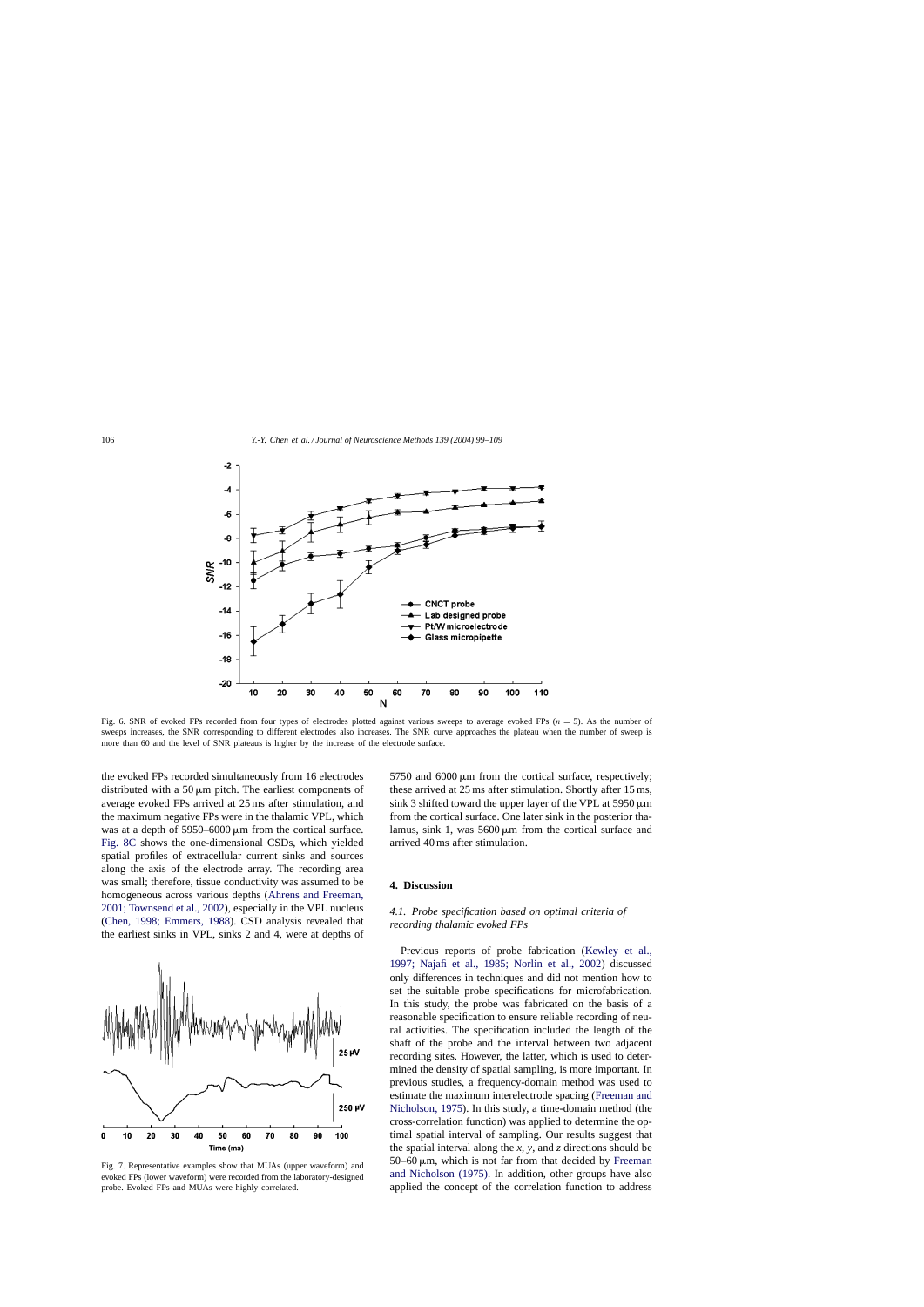<span id="page-8-0"></span>

Fig. 8. (A) Coronal section at AP level −3.5 mm shows the in situ location of the probe and recording sites. Po indicates the posterior thalamus nuclear group; Rt, reticular thalamus nucleus and VPM, ventral posteromedial thalamus nucleus. (B and C) The deepest electrode (arrow) was 6250  $\mu$ m from the brain surface. The recording range of the 16 electrodes covered 750  $\mu$ m vertically. Laminar profiles of average evoked FPs (B) and CSDs (C) were acquired in the VPL nucleus. (B) Average evoked-FP (50-sweep) profile at 50-µm intervals shows that components of the evoked FPs had different negative amplitude-vs.-depth profiles, suggesting their generation by different synapses and in different layers. (C) One-dimensional CSD map derived from thalamic evoked FPs in (B) and provided precise locations of sinks (numbered 1–4) with respect to anatomic layers shown in (A).

the spatial interval of sampling ECG signals ([Botteron and](#page-9-0) [Smith, 1996; Kadish et al., 1999\).](#page-9-0)

## *4.2. Techniques for shaping probe*

For fabricating a multielectrode probe with a long, thin shaft and a sharp, needle-like tip, the pivotal step is defining its shape. Deep boron diffusion (approximately  $15 \mu m$ ) has to define the overall shape ([Najafi et al., 1985\).](#page-10-0) Deep reactive ion etching (DRIE) has also been applied to shape the probes on the front side of a wafer ([Kewley et al., 1997\)](#page-10-0). The probes were released from the wafer by using ethylene diamine pyrochatechol (EDP) etching ([Najafi et al., 1985\)](#page-10-0) or an RIE etchant in conjunction with backside-wet etching



Fig. 9. Microcracks distributed on the outermost aspect of the shaft (arrows).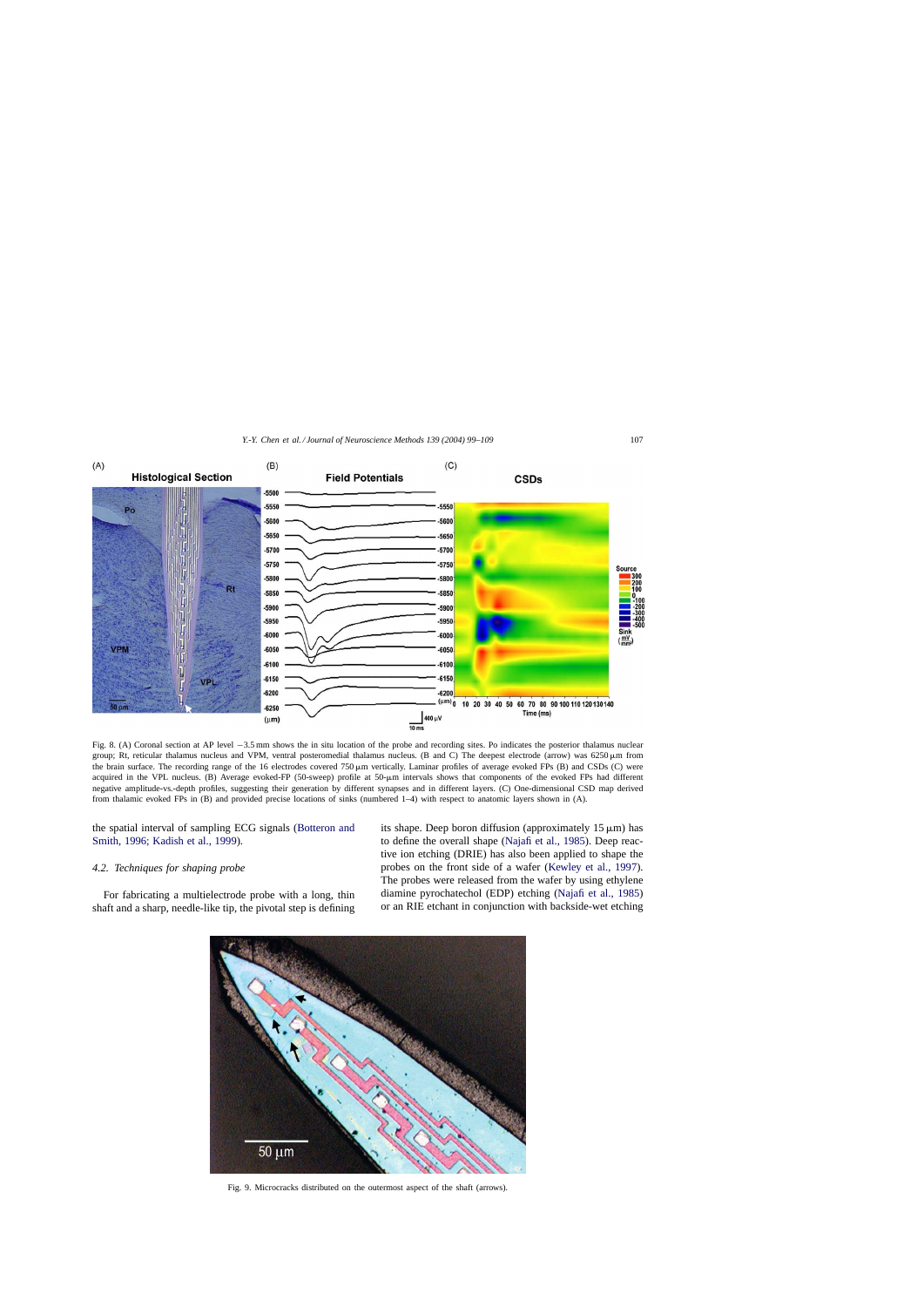<span id="page-9-0"></span>techniques [\(Kewley et al., 1997; Norlin et al., 2002](#page-10-0)). Another approach uses (1 1 0)-oriented wafers and anisotropic wet etching, which stops on the  $(1\,1\,1)$  planes, to define the sidewalls of the shaft (Clark, 1990). Although the use of chemical wet etching to shape the probe has several advantages (e.g. low cost, high reliability, high productivity, excellent etching selection ratio), it also has following shortcomings: (1) It requires deionized water and a reaction solution, which adds cost. (2) The chemicals (e.g. potentially explosive waste gas) create a safety issue. (3) The attachment of photoresistance is another issue. (4) Etching may be incomplete or uneven if the solution does not contact completely with the surface of the chip.

The key feature in our fabrication process was the application of laser micromachining for defining the shape. This approach yielded sharp tips without additional steps and could generate various shapes (e.g. rectangles, circles, hexagons). Compared with traditional chemical etching, laser cutting is easier and less time-consuming. It also eliminates the need to control production conditions, and increases yield rate (>85%). Once the patterns and parameters are programmed into the computer, the wafer is positioned, and automatic cutting begins. The process can be fully computerized and automated, and the manufacturing time is shortened. Other advantages include no mask needed, no contamination, and having an ability of multidirectional cutting with a micron-grade accuracy. It is believed that this is the first time the laser-cutting technique has been applied in this field.

However, an engineering challenge remains. Microcracks may develop during unstable cutting or cutting under improper conditions. Occasionally, these cracks cut off the interconnect traces as indicated by the arrows in [Fig. 9.](#page-8-0) Therefore, processing parameters, such as the distribution and intensities of the power, cutting speed, and shape of the beam, must be prudently selected.

### *4.3. Capability of the laboratory-designed probe*

The laboratory-designed probe stably recorded FPs and MUAs and reached the responsive area in the thalamus (VPL nucleus). Furthermore, the distance between recording sites can be determined more accurately and used in CSD analysis or stereotaxic analysis of a highly structured area of the brain, such as layers of the cortex and thalamus.

## *4.4. Future work*

The laboratory-designed probe displaced more neural volume and caused more neural damage during penetration of the cerebral cortex to reach the thalamus, which is located in a deep part of the brain. Compared with the CNCT probe, which caused damage of a  $\lt$ 50- $\mu$ m track [\(Townsend](#page-10-0) [et al., 2002\),](#page-10-0) our probe produced more substantial damage  $(>200$ -µm track) and dimpling [\(Kewley et al., 1997\).](#page-10-0) As a result, we did not use backside wet-etching to diminish the thickness of the laboratory-designed probe  $(200 \,\mu\text{m})$ . Therefore, a new fabrication process with backside wet-etching is being developed to reduce the thickness to achieve a truly thin-film probe.

The three-dimensional distribution was such that a single-shaft neural probe could not cover its entirety. Future designs will include multiple parallel shafts ([Kewley et al.,](#page-10-0) [1997; Rousche and Normann, 1992\) w](#page-10-0)ith fixed intervals referring to the ML or AP recording intervals. A forked shape will also be incorporated to record spatial and temporal neural activity in the responsive area of the brain.

## **Acknowledgements**

The authors thank Dr. Nan-Nong Huang for the helpful review of the manuscript; Mr. Pai-Feng Yang for helping with the histological procedures; and the University of Michigan CNCT ([http://www.engin.umich.edu/facility/cnct/\)](http://www.engin.umich.edu/facility/cnct/) sponsored by NIH/NCRR grant P41-RR09754 for providing silicon probes. This work was financially supported by the National Science Council of the Republic of China, Taiwan, contract NSC-91-2213-E-002-119.

## **References**

- Ahrens KF, Freeman WJ. Response dynamics of entorhinal cortex in awake, anesthetized, and bulbotomized rats. Brain Res 2001;911:193– 202.
- Akin T, Najafi K, Smoke RH, Bradley RM. A micromachined silicon sieve electrode for nerve regeneration applications. IEEE Trans Biomed Eng 1994;41:305–13.
- Amzica F, Steriade M. Neuronal and glial membrane potentials during sleep and paroxysmal oscillations in the neocortex. J Neurosci 2000;20:6648–65.
- Barth DS, Kithas J, Di S. Anatomic organization of evoked potentials in rat parietotemporal cortex: somatosensory and auditory responses. J Neurophysiol 1993;69:1837–49.
- BeMent SL, Wise KD, Anderson DJ, Najafi K, Drake KL. Solid-state electrodes for multichannel multiplexed intracortical neuronal recording. IEEE Trans Biomed Eng 1986;33:230–41.
- Botteron GW, Smith JM. Quantitative assessment of the spatial organization of atrial fibrillation in the intact human heart. Circulation 1996;93:513–8.
- Bradley RM, Cao X, Akin T, Najafi K. Long term chronic recordings from peripheral sensory fibers using a sieve electrode array. J Neurosci Methods 1997;73:177–86.
- Buzsáki G, Bickford RG, Ryan LJ, Young S, Prohaska O, Mandel RJ, et al. Multisite recording of brain field potentials and unit activity in freely moving rats. J Neurosci Methods 1989;28:209–17.
- Challis RE, Kitney RI. Biomedical signal processing (in four parts). Part 1. Time-domain methods. Med Biol Eng Comput 1990;28:509–24.
- Chen K, Lawrence YY, Modi V. Gas jet–workpiece interactions in laser machining. J Manuf Sci Eng 2000;122:429–38.
- Chen YY. MS thesis. Current source density of field potentials in the brain. Taipei, Taiwan: National Taiwan University; 1998.
- Chudler EH, Dong WK. The assessment of pain by cerebral evoked potentials. Pain 1983;16:221–44.
- Clark LD. Ph.D. dissertation. System for chronic neural signal transduction processing and control. Boston: Massachusetts Institute of Technology; 1990.